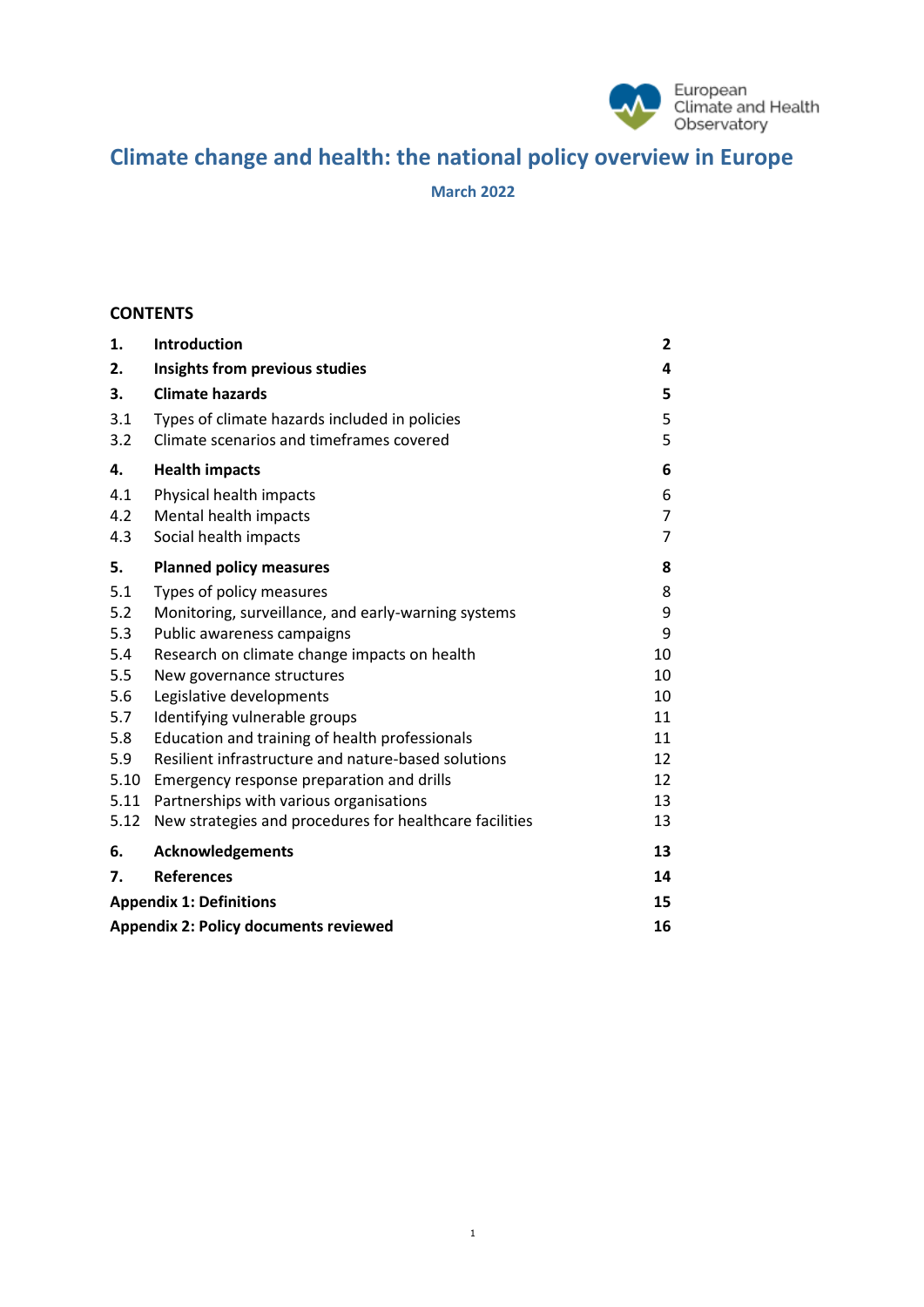

# <span id="page-1-0"></span>**1. Introduction**

Preventing or mitigating climate change impacts on health in national policy can be tackled from the perspective of climate change adaptation, through public health policy, or numerous other policy topics, in particular those related to social care for vulnerable groups; living environment, as a buffer between climate hazards and people (housing, urban planning and design); and other.

This report summarises the investigation carried out into the EEA's member and collaborating countries' policies on climate change adaptation and national health strategies, as the key policy areas through which climate change impacts on health can be addressed.

The policy documents were analysed to identify the coverage of various climate hazards, climate-related impacts on health (physical, mental, and social, see Appendix 1) and types of interventions addressing them (institutional, social, and structural, see Appendix 1). The scope of the study and its limitations are presented in Box 1.

#### **Box 1. Scope of the study**

#### **Focus on adaptation and health policies**

This report presents findings of the review of content of the national adaptation strategies and national health strategies. It therefore does not provide a full overview of the countries' activities reducing health impacts of climate change planned by the countries. In addition, other policy areas can play a key role in addressing climate change effects on health or adapting health sector to climate change. For instance, increasing healthcare facilities' resilience could be addressed via policies on infrastructure or buildings; increasing the green and shaded areas in cities may fall under the spatial planning policy. Further, many adaptive actions are implemented at subnational and local levels, which are the means for implementation of climate change adaptation for many of the EEA member and cooperating countries (EEA, 2020).

#### **Recording of policy contents**

Climate hazards in national adaptation strategies (NASs) and national health strategies (NHSs) were recorded if they were described in the policy document explicitly as a risk to human health. Measures and interventions were recorded if they were clearly described as actions tackling the impacts of climate change on health, or intended to increase resilience of the population, the institutions, or of health systems, facilities, and professionals to climate change impacts. Therefore, the various adaptive actions that may have health co-benefits but were not openly stated as such are not recorded here.

#### **Examples of actions planned in the adaptation and health policies**

In section 5, some examples of the activities planned through the national adaptation or health strategy documents are provided. These do not provide a complete overview of these activities across Europe and are meant for illustrative purposes only.

The policy documents for review were obtained via [Climate-ADAPT country profiles](https://climate-adapt.eea.europa.eu/countries-regions/countries) (which provide links to national adaptation policies for EEA-32 member countries); through online search; and via outreach to the EEA's European Environment Information and Observation Network (Eionet), as well as health ministries of individual countries. Table 1 presents how the relevant documents were identified. In total,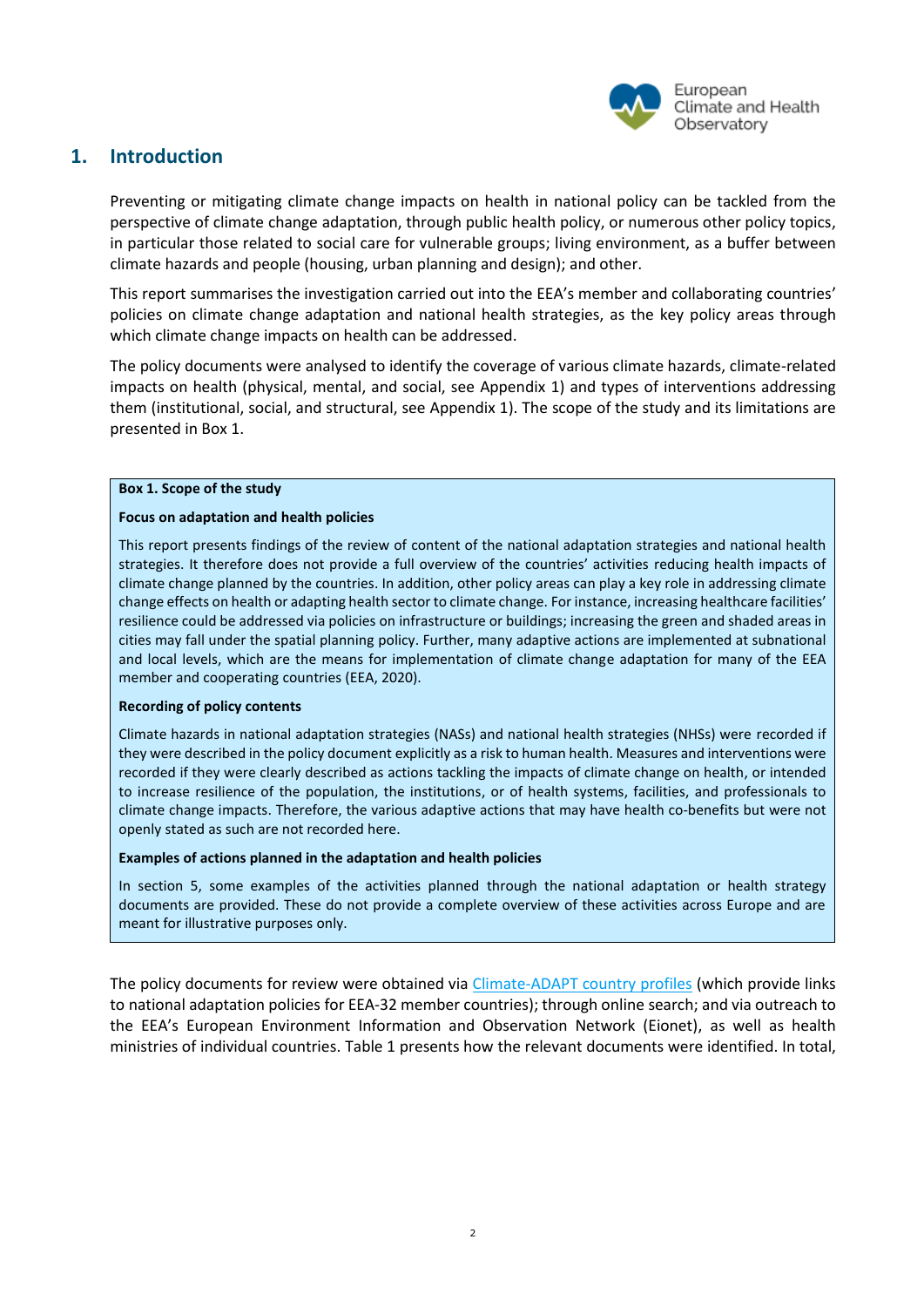

37 national adaptation strategies (NAS)<sup>1</sup> and 34 national health strategies (NHS) were reviewed, as for some countries the policies were not available (see Table 1).

The country-specific information on climate hazards, health impacts and policy measures included in the reviewed documents can be found in the individual [climate and health country profiles](https://climate-adapt.eea.europa.eu/observatory/policy-context/country-profiles) within the European Climate and Health Observatory. The overview of the coverage of health impacts and policy measures in national policies across Europe is available in [a map viewer.](https://maps.eea.europa.eu/wab/NationalAdaptation/)

| <b>Country</b>                | <b>Adaptation</b><br>policy | <b>Health policy</b> | <b>Country</b>     | <b>Adaptation</b><br>policy | <b>Health policy</b> |
|-------------------------------|-----------------------------|----------------------|--------------------|-----------------------------|----------------------|
| Albania                       | c                           | b                    | Latvia             | a                           | a                    |
| Austria                       | b                           | d                    | Lithuania          | a                           | a                    |
| Belgium                       | a                           | a                    | Liechtenstein      | b                           | C                    |
| <b>Bosnia and Herzegovina</b> | d                           | $\mathsf{C}$         | Luxembourg         | b                           | a                    |
| <b>Bulgaria</b>               | b                           | d                    | Malta              | b                           | d                    |
| Croatia                       | b                           | d                    | Montenegro         | b                           | a                    |
| Cyprus                        | b                           | c                    | <b>Netherlands</b> | a                           | a                    |
| Czechia                       | b                           | b                    | North Macedonia    | b                           | b                    |
| <b>Denmark</b>                | b                           | c                    | Norway             | a                           | a                    |
| Estonia                       | a                           | a                    | Poland             | a                           | a                    |
| Finland                       | a                           | a                    | Portugal           | a                           | a                    |
| France                        | a                           | a                    | Romania            | $\mathbf b$                 | b                    |
| Germany                       | a                           | a                    | Serbia             | d                           | d                    |
| Greece                        | a                           | a                    | Slovakia           | a                           | a                    |
| Hungary                       | a                           | a                    | Slovenia           | a                           | a                    |
| Iceland                       | d                           | d                    | Spain              | b                           | a                    |
| Ireland                       | a                           | a                    | Sweden             | a                           | a                    |
| Italy                         | a                           | a                    | Switzerland        | a                           | a                    |
| Kosovo                        | a                           | d                    | <b>Turkey</b>      | $\mathbf b$                 | a                    |

**Table 1. Obtaining the national policies reviewed in this study (see Appendix 2 for links to documents)**

Note:

a - Policy reviewed, based on information provided or confirmed by the country representatives.

b - Policy reviewed, based on the identification of the document(s) via online search.

c - Policy does not exist (confirmed by country representatives).

d - Policy reviewed, but no links between climate change and health are present.

 $1$  The majority of the reviewed adaptation policy documents were national adaptation strategies, some were national adaptation plans or climate risks or vulnerability assessments, and in some cases communications on climate change under the UNFCCC were included (see Appendix 2). However, for simplicity, this document uses the umbrella term 'national adaptation strategy' (NAS). The term 'national health strategy' (NHS) in this document refers to both general health policies and specific plans on climate change and health.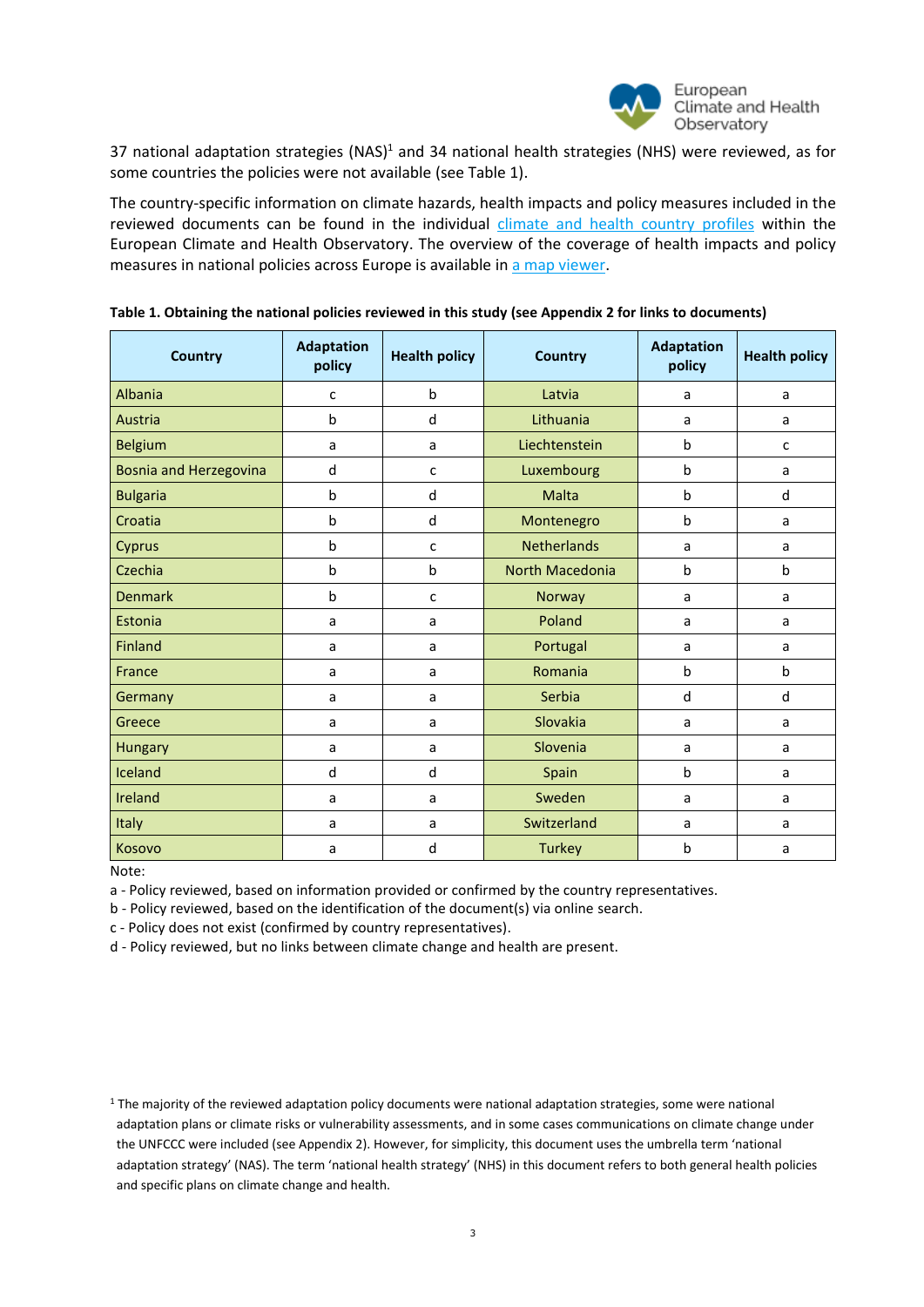

# <span id="page-3-0"></span>**2. Insights from previous studies**

In the 2018 EEA report on national climate change impact and vulnerability assessments(the assessments used by the EEA member countries as a basis for development orrevision of national adaptation strategies and plans), human health emerged among the most frequent thematic areas addressed (EEA, 2018). WHO (2018) study, based on a review of the Seventh National Communications to the UNFCCC and survey of 20 EU member states, concluded that EU countries seem to have well-established governance mechanisms to integrate climate action into health policy and all countries reported activities to strengthen the health system in relation to climate change. Nevertheless, the report also found that even though general awareness of climate change is high, consciousness of its impacts on health appears comparatively lower (WHO, 2018). The European Climate and Health Observatory [country profiles](https://climate-adapt.eea.europa.eu/observatory/policy-context/country-profiles) compile an overview of EEA member countries' references to health in national adaptation strategies and plans, and considerations of climate change in national health policies.

A recent WHO (2021) report analysed the overall progress governments around the world have made in including health risks to climate change in policy and institutional arrangements. Within the scope of the report, 15 EEA member and cooperating countries<sup>2</sup> responded to a voluntary survey. The survey was completed by ministries of health in consultation with other ministries and health stakeholders. The results indicate that 9 out of 15 EEA member and cooperating countries had conducted health vulnerability and adaptation assessments and two were planning on doing so. National health and climate change plans or strategies were in place in 12 countries; only one country did not indicate to have such a plan and two were developing them. The survey results suggest that among the ten analysed climaterelated health impacts, vector-borne diseases were most addressed in surveillance, early warning systems and/or response plans (14 out of 15). In contrast, climate change impacts on health care facilities were considered to a relatively small extent (5 out of 15 countries).

Institutionally, there seems to be a disconnection between institutions responsible for health and for climate adaptation. A meeting among representatives from 12 European countries<sup>3</sup>, the WHO European Centre for Environment and Health, and EuroHealthNet identified the need for national public health institutes to engage in climate change related issues through, e.g., research, training, and knowledgesharing (EuroHealthNet, 2021). In agreement, a report by the International Association of National Public Health Institutes (IANPHI, 2021) emphasised National Public Health Institutes (NPHIs) as key actors within the context of climate change. IANPHI conducted a global survey among its members on the role of NPHIs in climate change adaptation and mitigation, which revealed that in most of the respondent countries in Europe, NPHIs had been involved in developing national adaptation policies. However, when compared to respondents from other regions of the world, in Europe there was less involvement of NPHIs and the health care sector in issues of climate change and health. Collaborations of NPHIs within the health care sector overall appears common in Europe, whereas they appear to work less with the urban planning and land use sector. Globally, NPHIs seemed to prioritise risks from vector-borne diseases, followed by heatrelated morbidity and mortality.

This brief report is adding to those earlier analyses by specifically analysing the content of national adaptation strategies and national health strategies with regards to their coverage of climate change impacts on health across 38 EEA member and cooperating countries. It identifies the specific climate hazards and health impacts addressed through the available documents (37 national adaptation policies; 34 national health policies), as well as the adaptive measures established in policies.

<sup>2</sup> Bulgaria, Croatia, Czechia, Cyprus, Estonia, Germany, Italy, Lithuania, Netherlands, North Macedonia, Poland, Portugal, Serbia, Slovakia, Sweden

<sup>3</sup> Austria, Bulgaria, Finland, France, Germany, Latvia, Netherlands, Spain, Sweden and UK (Scotland, Wales)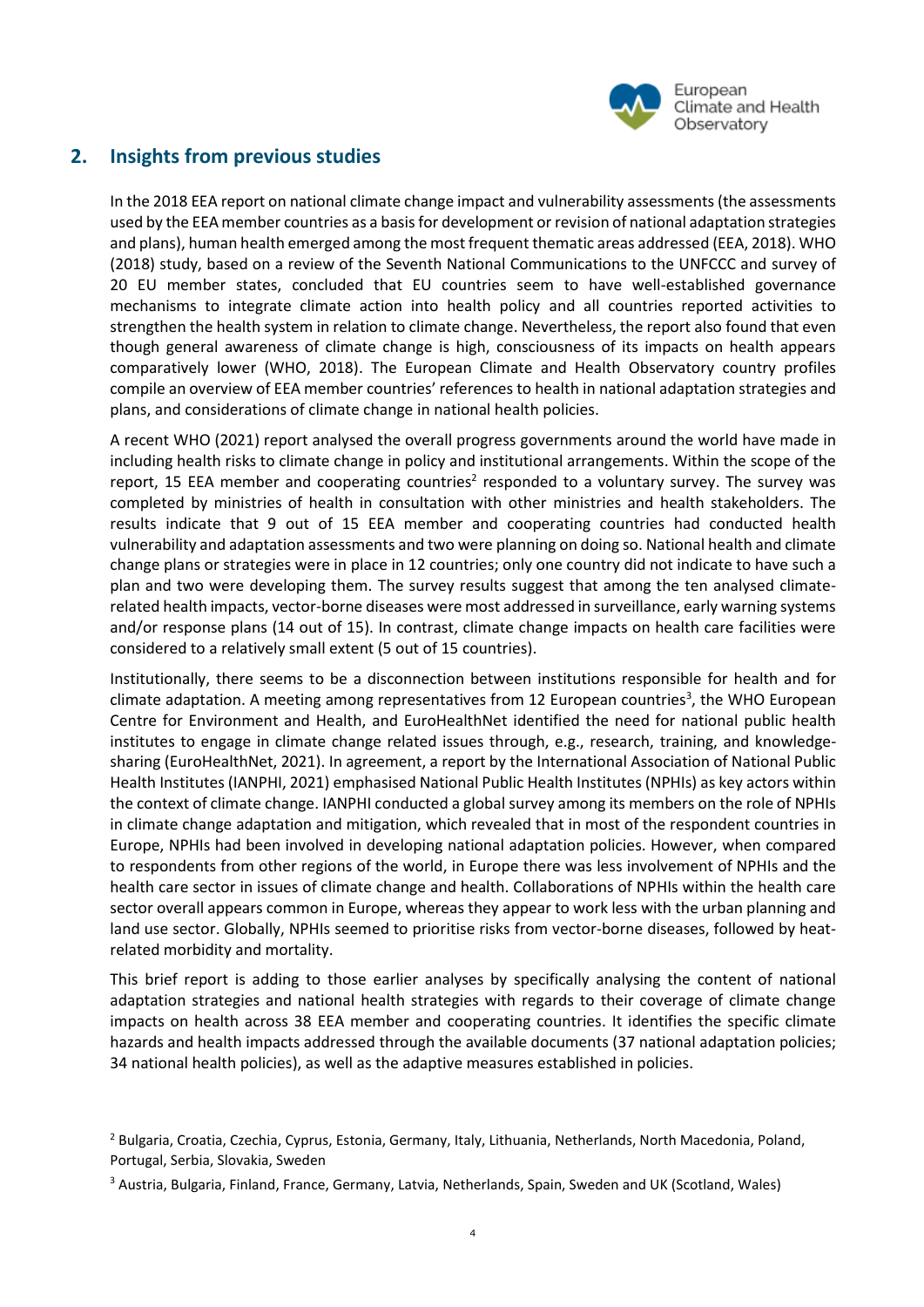

# <span id="page-4-0"></span>**3. Climate hazards**

#### **3.1 Types of climate hazards included in policies**

<span id="page-4-1"></span>Climate hazards in national adaptation strategies (NASs) and national health strategies (NHSs) were considered as "included" if they are depicted in the policy document as a risk to human health. In general, NASs include a larger number of climate change induced health hazards compared with NHSs. The most frequently covered hazards are [heatwaves and drought,](https://climate-adapt.eea.europa.eu/observatory/evidence/health-effects/heat-and-health/heat-and-health) [precipitation and flooding,](https://climate-adapt.eea.europa.eu/observatory/evidence/health-effects/flooding) general temperature rise, increase in occurrence of [pathogens and infectious diseases,](https://climate-adapt.eea.europa.eu/observatory/evidence/health-effects/vector-borne-diseases) and more intense and frequent storms (Figure 1).



#### **Figure 1. Climate-related hazards to health included in national policies**

In addition to the hazards in Figure 1, some policies also included country-specific climate hazards relevant to health in their climate change adaptation strategies. Examples include fish and seafood-related diseases caused by changes in algal and plankton growth conditions in Norway; effects on drinking water availability due to intensification of erosion and salination of coastal zones in parts of Poland; and the physical threat to human lives from potentially higher precipitation leading to increased rockfall, landslides and avalanches in mountainous areas such as in Liechtenstein.

#### **3.2 Climate scenarios and timeframes covered**

<span id="page-4-2"></span>Most countries (32) take into consideration future projections of climate change impact in their climate adaptation policy documents, although to differing levels of detail. In this regard, they commonly display future expected climate changes (e.g., changes in air temperature, precipitation, or season patterns) based on one or more scenarios. The choice of these scenarios varies greatly from one European country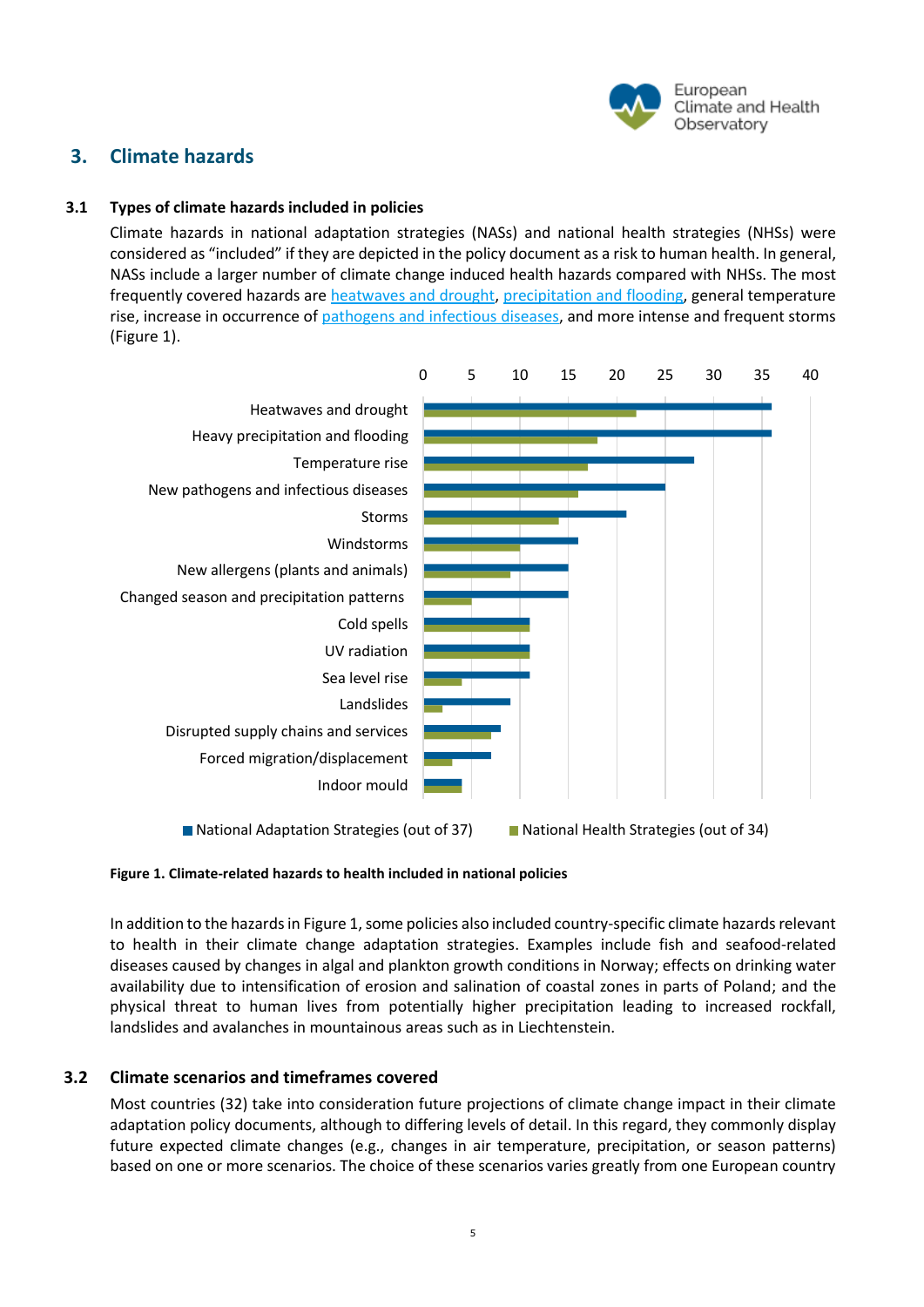

to another, but the IPCC scenarios are used in the largest number of documents (16 NASs), most frequently RCP 4.5 and the RCP 8.5 (see Appendix 1 for definitions). The timeframes used by countries mostly focus on 2030, 2050 and 2100. Some countries (e.g., Iceland or Sweden) use the baseline scenarios combined with projections by national environmental and climate agencies to estimate future climate change.

Climate scenarios are less often cited in the national health strategic documents than in the NASs. Some countries mention the IPCC RCP scenarios but do not elaborate on them or specify the projections for their territories.

### <span id="page-5-0"></span>**4. Health impacts**

The physical, mental, and social health impacts of climate change (see Appendix 1 for definitions) were considered as "included" if they were explicitly described as health threats in the strategy documents (but not necessarily addressed in actions). In general, NHSs were integrating climate change-related health impacts to a significantly lesser extent than NASs (Figures 2 – 4 below).

#### **4.1 Physical health impacts**

<span id="page-5-1"></span>NASs and NHSs largely focussed on physical health impacts. The impacts of infectious and vector-borne diseases were included in the highest number of documents, followed by increased concentrations of air pollutants; heat impacts on cardiovascular and respiratory systems, and exacerbation of existing conditions by heat; and injuries from extreme weather events (Figure 2).



■ National Adaptation Strategies (out of 37) National Health Strategies (out of 34)

**Figure 2. Physical health impacts of climate change included in the national policies reviewed**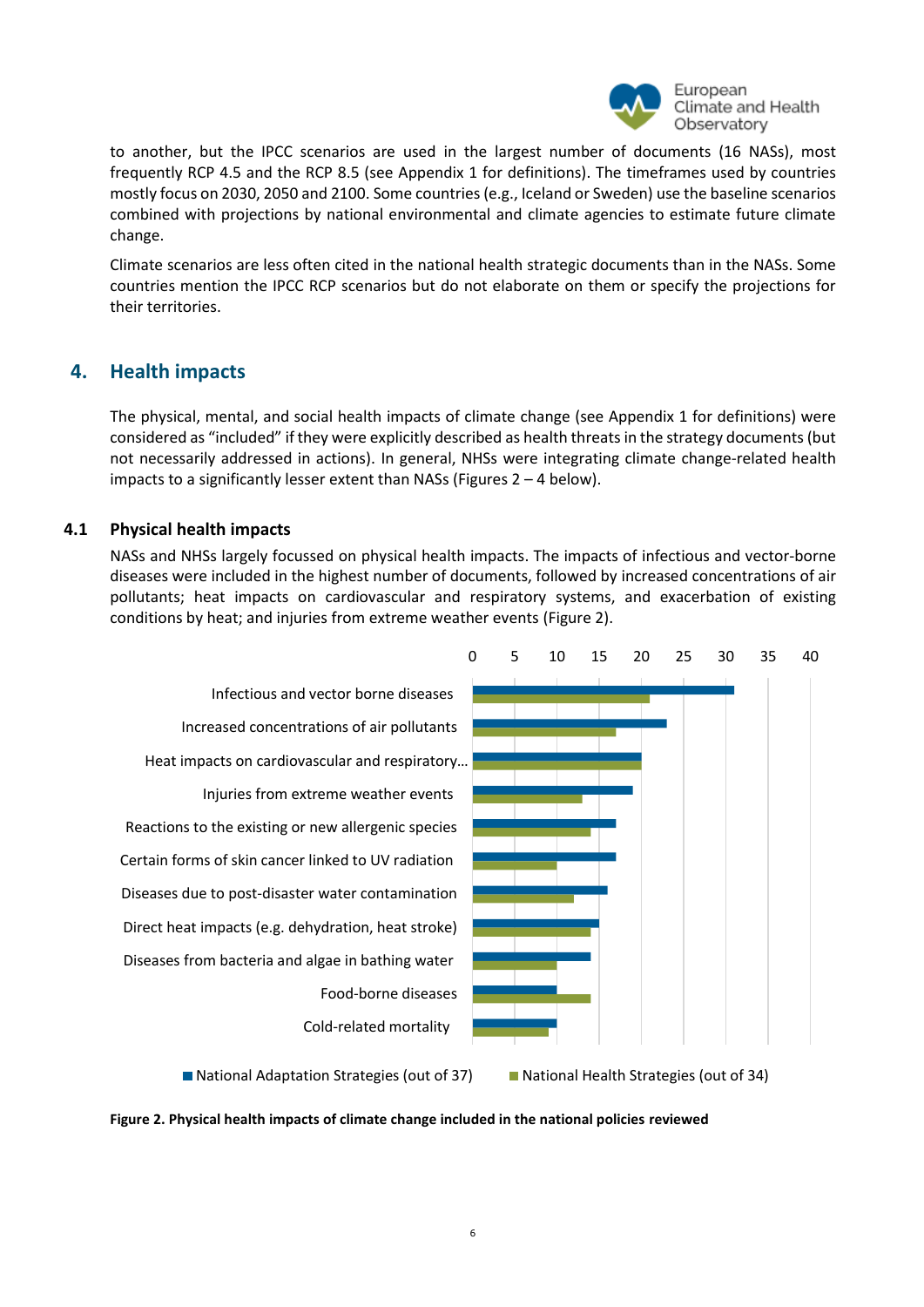

### **4.2 Mental health impacts**

<span id="page-6-0"></span>There is visibly less emphasis on mental health impacts in both types of strategies, and NASs include them more frequently than NHSs: 20 of the analysed NASs considered one or more mental health impacts related to climate change, whereas only 10 of the NHSs did so. The trauma associated with extreme weather events was the most frequent considered type of impact (Figure 3).



<span id="page-6-1"></span>**Figure 3. Mental health impacts of climate change included in the national policies reviewed**

#### **4.3 Social health impacts**

Among NASs, 23 addressed some social health impacts of climate change, among which unmet basic needs due to climate change impacts on provision of shelter, food and water were most frequently mentioned (Figure 4). Countries such as Germany, Ireland, Italy, and Malta included also other aspects in their policies, for example, loss of community, displacement, or widening of socio-economic disparities. Fewer examples of social health impacts were found in NHSs; only nine health policy documents addressed at least one. For example, *Health impacts of climate change in Sweden - a risk and vulnerability analysis* (2021) states that warmer winters affect the culture, living conditions and reindeer herding industry of the Sami community.



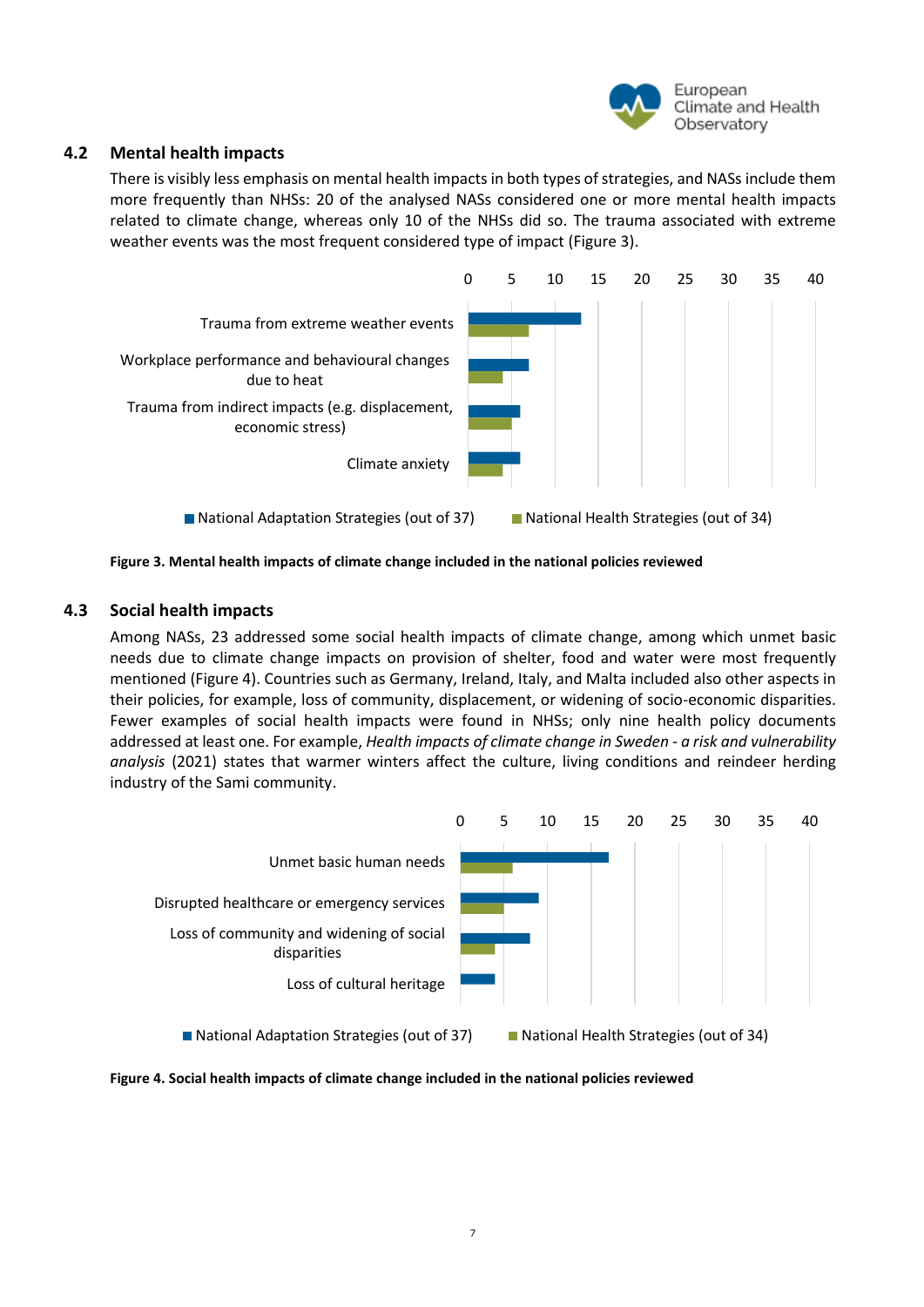

# <span id="page-7-0"></span>**5. Planned policy measures**

#### **5.1 Types of policy measures**

<span id="page-7-1"></span>The actions to prevent or reduce the climate impacts on human health in NASs and NHSs commonly included a mix of structural/physical, social, and institutional interventions (IPCC, 2014; see Appendix 1). Among these three types, social interventions were the most common for both NASs (included in 35 documents) and NHSs(in 24 documents). Institutional interventions were present in 31 NASs and 18 NHSs. Structural/physical category of measures was the least common (in 18 NASs and 12 NHSs).

The most common measure planned to address climate change impacts on health in both NASs and NHSs is development of monitoring and surveillance systems to track climate change related impacts, including the implementation of early warning systems (Figure 5). The EU legislative frameworks may be a driver here; for example, Austria noted that strategies were developed on the basis of the EU Surveillance Systems TESSy (now known as EpiPulse)<sup>4</sup>.

Awareness-raising campaigns and outreach to the public was the second most frequently listed type of measure in NASs, followed by continuous research. In the NHSs, the pattern was reversed as research into climate change impacts on health was the second most frequently listed measure, followed by awareness raising actions.

Education and training of health professionals on climate change impacts on health was the  $4<sup>th</sup>$  most frequently included measure in NHSs, whilst for NASs changes in governance structures, including setting up of new working groups, were at the fourth place.



The individual types of measures are described in the sections 5.2 – 5.12.

■ National Adaptation Strategies (out of 37) <br>■ National Health Strategies (out of 34)

Note: EWS – early-warning systems; NBS – nature-based solutions

#### **Figure 5. Measures to address climate change impacts on health in the national policies reviewed**

<sup>4</sup> EU Surveillance Systems TESSy- European Network for Diagnostics of Imported Viral Diseases (ENIVD) https://www.ecdc.europa.eu/en/publications-data/epipulse-european-surveillance-portal-infectious-diseases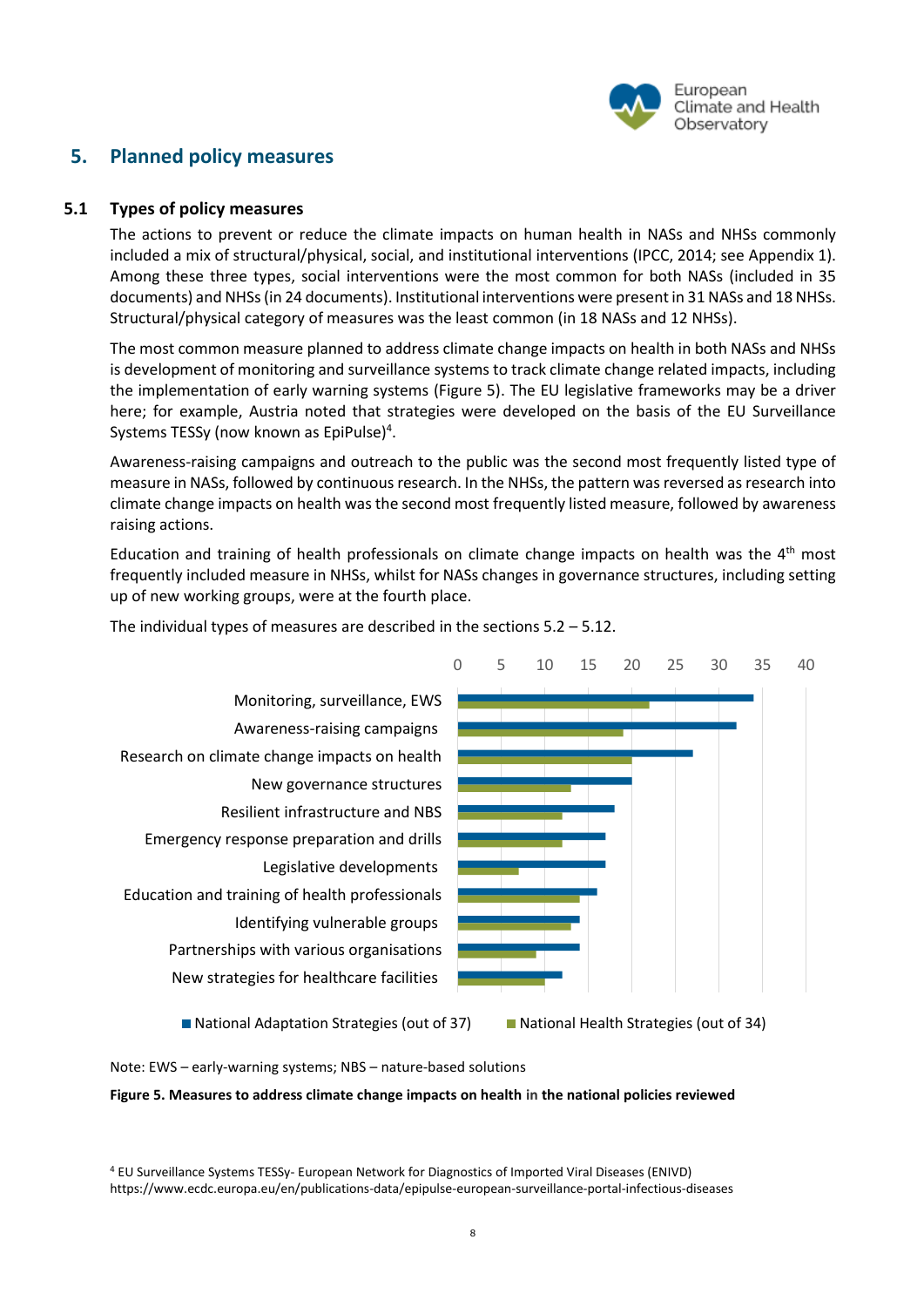

#### **5.2 Monitoring, surveillance, and early-warning systems**

<span id="page-8-0"></span>The development of integrated national structures for public health surveillance and response were frequently identified in NASs and NHSs as vital elements for an effective health system. Almost all NASs and around two-thirds of the NHSs considered such measures (Figure 5). In many cases, they entail systematic monitoring and reporting systems for surveillance of invasive species and infectious or vectorborne diseases. For example, the Belgian NAS mentions the MODIRISK initiative, aimed at monitoring and eradicating exotic mosquitoes that may transmit infectious diseases. Norwegian NAS highlights a plan to implement a reporting system dedicated to the monitoring of diseases associated with climate change. The reporting system is to be operated by the Norwegian Institute of Public Health, where health professionals have the duty to report every case of more than 50 communicable diseases. In Italy, Heat Health Watch Warning System has been implemented since 2005 to provide advance warnings for heatwaves that activate preventive actions at the local level.

In NASs, early warning systems were exemplified as a key component of climate change adaptation and disaster risk reduction in relation to various hazards impacting human health. For example, North Macedonia's NHS states its goal to establish an early warning system for heatwaves in relation to climate change. Among other things, it highlights the need to monitor not only heatwave related morbidity, but also how vulnerable groups (e.g., outdoor workers) are affected. Montenegro has developed an early warning system for periods of very cold weather. The Maltese NAS stated that early warning systems need to actively involve the people and communities at risk from a range of hazards, facilitate public education and awareness of risks, disseminate messages and warnings efficiently to ensure preparedness and enable timely action.

#### **5.3 Public awareness campaigns**

<span id="page-8-1"></span>Outreach to the general public and information campaigns to increase awareness of climate change impacts on health was a frequently listed measure, incorporated by a large majority of NASs and just over half of NHSs (see Figure 5). This commonly includes the development of information materials such as brochures, media campaigns, or information booths/events that inform citizens on the risks and actions that can be taken by individuals in relation to different hazards.

For example, France's 4<sup>th</sup> National Health and Environment Plan cited actions aimed at educating citizens on how to adopt behaviours that reduce the risk of experiencing climate change induced health impacts e.g., from ticks, or extended allergy seasons. Bulgaria's NAS noted a national media campaign on climate change and health. In Luxembourg, according to the NAS, a brochure titled 'How to react to a high pollen load' was developed to prepare citizens for extended pollen seasons. The Swiss climate change adaptation plan describes several measures in place to improve citizens' awareness of health risks from high heat, including a public website, where the Federal Office of Public Health provides an overview of and behavioural recommendations on the subject. Similarly, in Italy, following the National Prevention Plan 2020-2025, the Ministry of Health website publishes bulletins on heat waves, also available through a mobile application.

The Polish NHS mentions developing information and education activities to increase awareness of the risks associated with overexposure to ultraviolet radiation. In Denmark and Portugal, the information on how to prevent health risks from the sun is provided by the national health ministries to municipalities for further dissemination. *The Second Progress Report on the German Strategy for Adaptation to Climate Change* plans for multiple activities on public awareness, communication, and information. Among others, it includes activities aimed at adaptation of curricula for schools and early childhood education institutions; provision of information materials for vulnerable groups; or establishment; development of warning systems for ticks and tick-borne infections.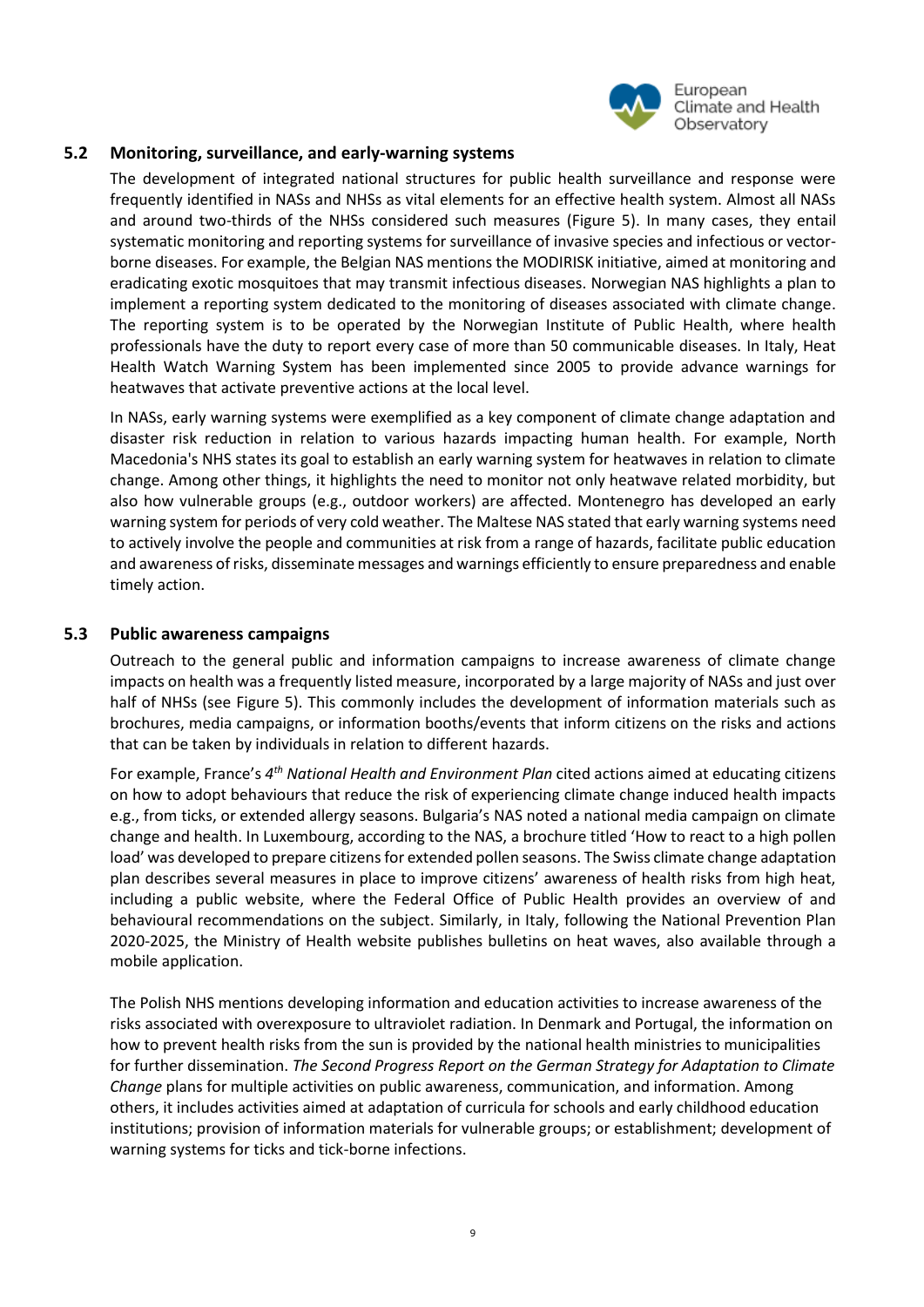

#### **5.4 Research on climate change impacts on health**

<span id="page-9-0"></span>Developing knowledge on the health impacts of climate change and how adaptation measures might affect health was described by around three-quarters of the NASs and two-thirds of the NHSs (see Figure 5) as crucial in the development of appropriate adaptation responses. For example, the Latvian NHS mentioned research to identify and map the most-at-risk populations; the development of methods and models for studying climate change and its impacts on public health; and the improvement of knowledge about effective modes of communication and education about risks tied to climate change. In Germany, *the Second Progress Report on the Strategy for Adaptation to Climate Change* includes several ongoing, planned, and proposed research projects. These include, among others, trend analyses of imported vector-borne infectious diseases in Germany or analyses of the effectiveness of health adaptation measures in the context of heat action plans, and many others. The Czech NAS mentions participation in developing new vaccines, e.g., against Lyme disease. Research was also stated as a means to design more effective monitoring and surveillance systems. For example, the NAS of Luxembourg, included the development of a database with information on populations impacted by extreme weather events.

#### **5.5 New governance structures**

<span id="page-9-1"></span>Many NASs stated the need for cross-sectoral, interdisciplinary teams to address climate change impacts on health, while the NHSs did so to a lesser extent. The aim in many NASs was to design and implement programmes, policies, legislation, and research activities in which multiple sectors collaborate to achieve better public health outcomes. Hence, the establishment of cross-sectoral and multi-level working groups specifically addressing climate change issues was often identified.

For example, in Norway, a working group of the relevant ministries and government agencies has been set up to consider potential problems related to drinking water and its supply and distribution network. In Bulgaria, the Ministry of Health established an inter-disciplinary coordination working group on climate change and health. *The Second Progress Report on the German Strategy for Adaptation to Climate Change* describes how the Federal/Länder Ad hoc Working Group on Adaptation to the Impacts of Climate Change in the Health Sector that was set up in 2017 is now established on a permanent basis to facilitate interagency dialogue on human health under climate change. Further plans are in place to intensify and establish health sector cooperation between the federal government, the Länder and the local authorities.

In Ireland, a cross-sectoral working group in the Department of the Environment, Climate and Communications has been initiated to align policy and initiatives with the 'Healthy Ireland' policy. The objective of such initiatives, as highlighted in the Spanish 'A Sola Salud' initiative, is to increase communication and strengthen cooperation among all public administrations and departments to develop coherent and efficient joint policies. The Italian NAS, for example, described how the 'One Health' approach (developed by the World Health Organization) is being translated into an interdisciplinary and cross-sectoral approach to the health system climate policy through the spread of advocacy interventions from Ministry of Health to other ministries and sectors such as environment, agriculture, urban planning, transport, and education.

### **5.6 Legislative developments**

<span id="page-9-2"></span>A proportion of NASs expressed the necessity to adjust the legal frameworks to better address climate change impacts on health, either through the amendment of existing policies (e.g., on health or infrastructure), of through development of new policies. The latter was the case in Bulgaria, where the NAS concludes that none of the legal, strategic, and policy documents governing the status and activities of Bulgaria's health sector directly address the impact of climate change on human health. Consequently, the strategy suggests development of a specific climate change and health strategy, considering a range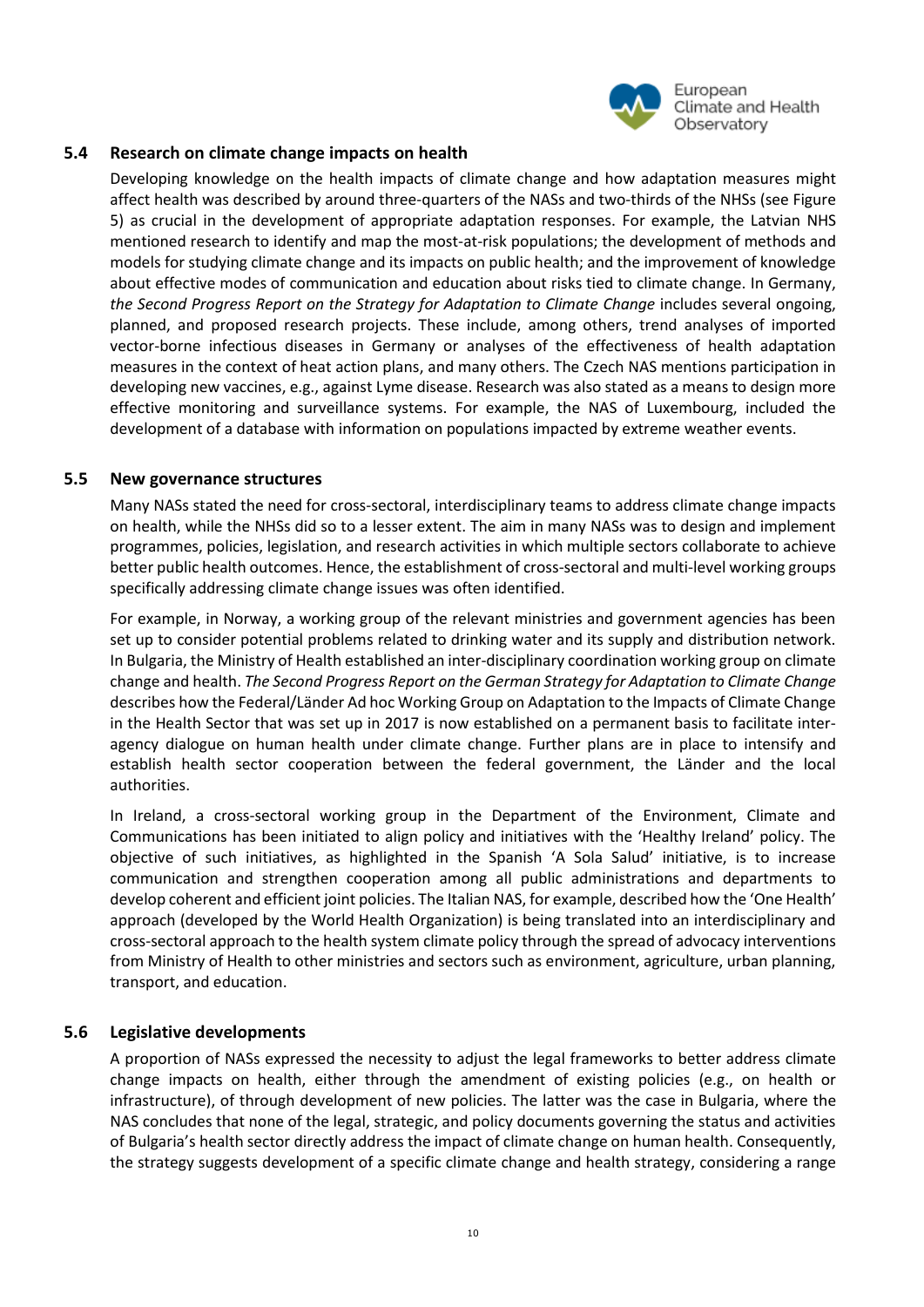

of global warming scenarios. Only few countries have a specific sectoral climate adaptation strategy for health sector, for example Finland, Ireland, North Macedonia, or Sweden.

In Austria, the NAS highlights the continued examination and, where necessary, amendment of legal framework conditions, for example, for laws on epidemics and zoonoses. Some NASs and NHSs additionally detail plans to develop and implement municipal strategies addressing climate change impacts on health. This is for example the case in Portugal, where the NAS notes the necessity for localised intervention to strengthen civil protection emergency plans and land-use planning instruments.

#### **5.7 Identifying vulnerable groups**

<span id="page-10-0"></span>In around one-third of all the policy documents reviewed, an emphasis was put on identifying vulnerable population groups, i.e., citizens over 65 years old, children, pregnant women, chronically ill people, or people at risk of poverty or social exclusion (such as migrants or asylum seekers). The aims were to better consider these groups' needs when deciding on the adaptation measures; to provide particular care to the vulnerable populations; or to specifically target communication and awareness campaigns to those groups.

In Malta, the *National Climate Change Adaptation Strategy* states that the Department for the Care of the Elderly will endeavour to have all health-care facilities and homes for the elderly equipped with airconditioning facilities and/or cool rooms to prepare for more frequent and prolonged heat waves in the future. In the Italian health strategy, the national heat health action plan includes the identification of vulnerable elderly persons through administrative and health information systems. Specific actions, tailored to these subgroups during heat waves, include active monitoring by the general practitioners; home assistance for the elderly at risk from health and social services; an awareness-raising campaign for care givers; and training for health care professionals. The Czech national health strategy underlines the overall need to address health and social services in an integrated manner and highlights the objective of strengthening overall health, also with regards to risks from climate change, particularly for specific groups, such as young people, women, elderly, socially excluded persons and people with chronic illnesses and disabilities.

Finally, to better identify and evaluate the impacts of climate change on health for vulnerable population groups, several national policy documents (e.g., in Romania, Slovakia, or Poland), identify the necessity to engage in additional research and to build awareness among medical personnel how health impacts from climate change are intensified by pre-existing vulnerability. The Irish climate change sectoral adaptation plan for health aims to improve education for vulnerable populations (those suffering from asthma or chronic obstructive pulmonary disease) on the causes of air pollution and aeroallergens, which are expected to aggravate in the context of climate change. This includes guidance on what individuals can do to reduce their exposure, and how to use the EPA's Air Quality Index for Health.

### <span id="page-10-1"></span>**5.8 Education and training of health professionals**

The plans to provide additional education and training for health professionals on climate change impacts on health in NASs include both the development of new training materials and modules, as well as continued education for already qualified health professionals. For example, the Belgian *National Adaptation Plan (2017-2020)* includes a project to teach new students and health professionals about both short- and long-term impacts of climate change on health systems and health care provision through targeted e-training modules. The Turkish NAS includes plans to increase awareness among public health providers of climate-related health impacts in areas vulnerable to infectious diseases. The Bulgarian NAS describes plans to provide thematic information materials (such as brochures, booklets, placards etc) to healthcare professionals, and to include modules on climate change and health in the education programs of MSc and PhD students. In Slovakia, the NAS notes the necessity to complement the in-service medical training on the health consequences of climate change. This would increase the level of knowledge among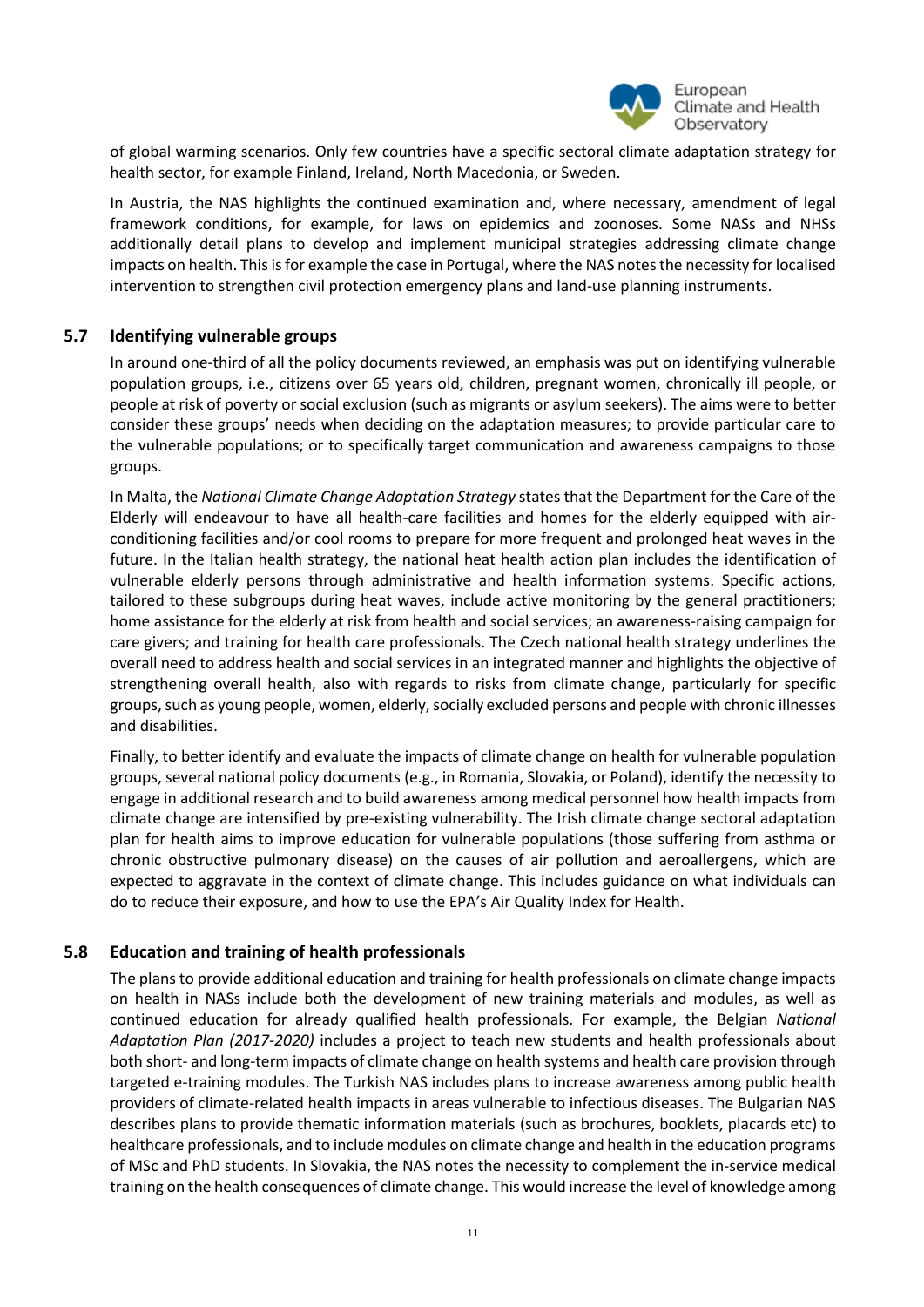

medical staff, allowing early detection of symptoms from heat-related diseases, for instance. *The Second Progress Report of the German Strategy for Adaptation to Climate Change* plans for development of information and training for health sector professionals on climate change, and design of professional training programmes for the social, health and nursing care sectors regarding specific aspects of climate change.

Examples of actions aimed at education and training of health professionals were also found in NHSs. Czechia's NHS noted the necessity to improve the capacity of health professionals to diagnose and treat diseases that are becoming more widespread under the changing climate. Romania's NHS identifies staff training priority areas which include topics related to environmental health, occupational health, food safety. The training aims to increase the degree of readiness and ability to respond to environmental risks, with specific reference to climate-related threats. The Finnish NHS suggested that, due to dependence of the health system on digital information structures, preparedness and education should be developed to ensure that public health providers can function and carry out the research and monitoring activities also when digital infrastructure is threatened by power outages caused by extreme weather events.

### **5.9 Resilient infrastructure and nature-based solutions**

<span id="page-11-0"></span>Physical climate change adaptation interventions included actions in both built and natural environment. Commonly mentioned infrastructural interventions in NASs and NHSs were focussing on climate-proof urban planning and design, for instance through landscaping of public spaces to withstand, and protect people from, extreme weather. Austria's NAS details a plan to develop medium- and long-term strategies to reduce heat exposure in buildings and increase the summer suitability of buildings through renovation. In addition to addressing the general need to make critical infrastructure (e.g., roads, power, and water supply systems) resilient to the risks posed by climate change, Bulgaria's NAS specifically aims at adaptation of health care facilities. German NAS highlights the need of improving building insulation and introducing passive cooling systems in hospitals and other care facilities. Similarly, the Maltese NAS aims to safeguard nursing homes and healthcare facilities against higher temperatures and more frequent heatwaves.

Nature-based solutions were often identified as means to reduce health risks of heat and flooding. Several countries' NASs included measures to create fresh air corridors and 'cool islands' of green spaces in cities. For example, the Dutch NAS highlights a plan to strengthen natural networks in cities to simultaneously improve biodiversity and to use the natural cooling effect of green areas as a "climate buffer" for people. *Climate Impact and Risk Assessment 2021 for Germany (2021)* plans for the definition and implementation of guidelines for selection of tree species and other vegetation, considering both the drought- and heatresilience of the plants, and their low allergenicity. In Czechia, the NAS plans to engage architects, developers, and construction agencies to implement architecture and greening aimed at reduction of the urban heat island effect, and therefore heat stress. The Netherlands' NAS similarly describes the involvement of built environment and spatial planning professionals in its 'heat and health' initiative aimed at protection of vulnerable people (such as the elderly) from heat stress.

### **5.10 Emergency response preparation and drills**

<span id="page-11-1"></span>The action to strengthen emergency response systems and preparedness of public health institutions was included in some national policies. For example, NHSs of Albania and Sweden plan for strengthening of national emergency services to build resilience to climate change impacts. The German NAS sets out to strengthen and re-develop emergency plans to prepare for possible health threats from extreme events such as storms and flooding, in addition to preventative measures to protect coasts and control floods. One of the planned outputs of Bosnia and Herzegovina's NAS is the development of disaster management plans specifically for extreme heat events and their implication for health, e.g., through capacity building, workshops, and joint planning by different agencies.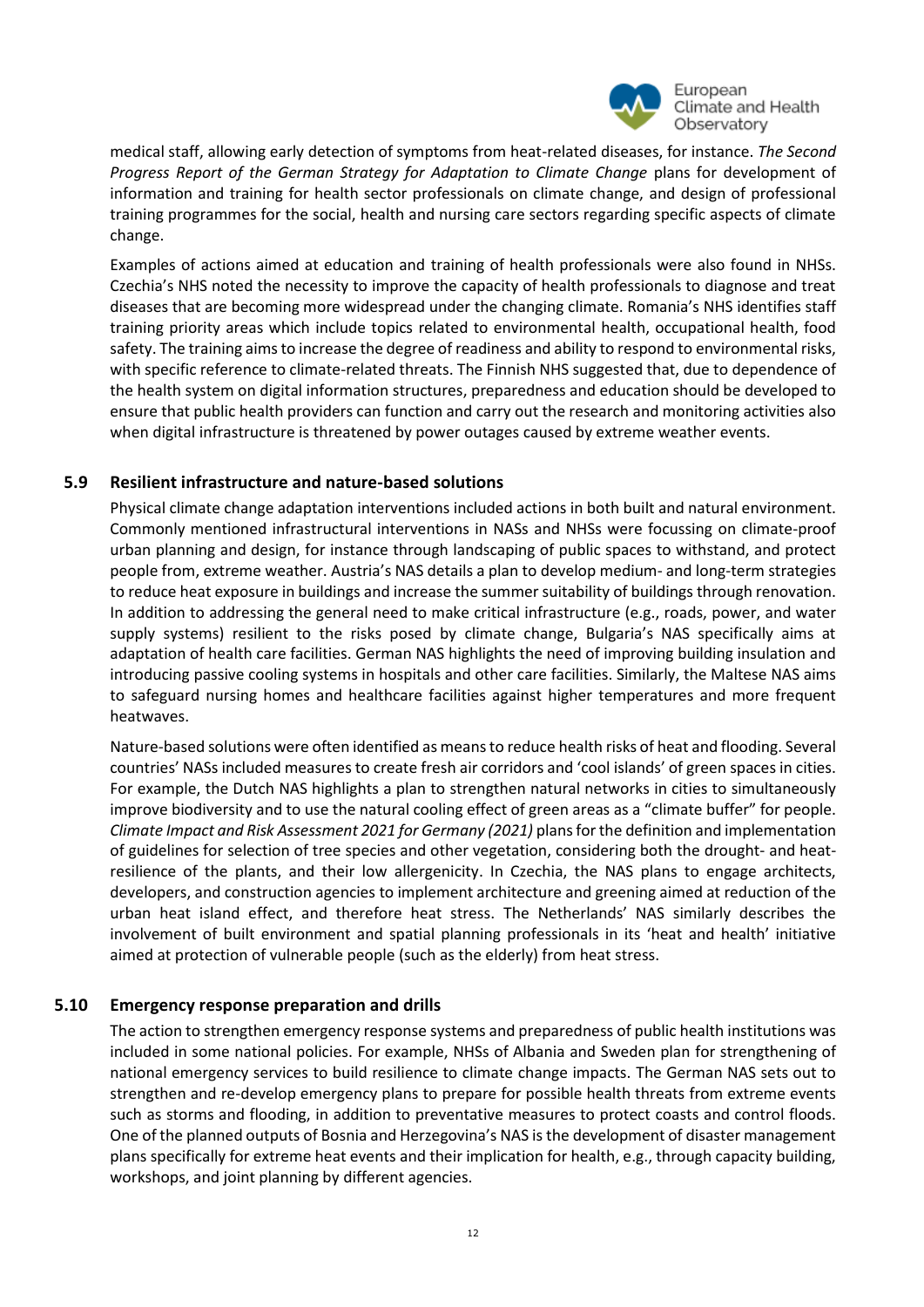

In Hungary, the NHS emphasises the importance of communicating the threats of disasters not only when specific events occur, but also as a preventative measure to prepare the population by informing them about potential threats and recommended behaviours and responses. The Swedish NHS describes a general need for climate-adapted crisis preparedness in the context of extreme weather events such as torrential rain, heat waves and floods, and has issued guidance on health effects of high temperatures for local and regional preparedness and information material for healthcare providers.

### **5.11 Partnerships with various organisations**

<span id="page-12-0"></span>In just under one-third of the policy documents reviewed, partnerships with non-governmental or international organisations were planned. For example, in Lithuania, according to the *National Climate Change Management Agenda (2021)*, cooperation is under way between public authorities and academia to find ways for the health sector to adapt to climate change. The Bulgarian NAS and Belgian NHS detail plans to engage first aid organisations, humanitarian aid providers, hospital operators, the army, and disaster protection management. The German NHS notes the importance of cross-sectoral approaches, platforms to engage with non-state actors, and international cooperation to promote exchange of expertise. Under the 'One Health' Approach, outreach is planned to jointly address health risks caused by global environmental and climate change. In Austria, procedures for improving existing emergency plans and coordination in the NAS include the implementation of a volunteer system. The initiative, called 'Team Austria', is implemented by the radio station Hitradio Ö3 and the Red Cross, with the objective of rapidly supporting disaster relief efforts with on-site professional assistance. According to *the Second Progress Report on the German Adaptation Strategy*, recommendations on cooperation between spontaneous helpers, and volunteer responders in extreme weather event situations will be expanded and supplemented with a compilation of best-practice examples.

### **5.12 New strategies and procedures for healthcare facilities**

<span id="page-12-1"></span>Some of the national policy documents reviewed included procedures to ensure that hospitals can accommodate the increased numbers of heatstroke victims or asthma patients; or that public healthcare providers have access to the necessary equipment to detect new viral pathogens. For example, the German NAS details plans to develop and improve laboratory procedures for the detection of climatesensitive pathogens to ensure appropriate diagnoses. In Austria, the NAS includes plans to develop and implement measures to raise awareness of post-traumatic stress disorder for doctors and public health services to ensure early diagnosis and adequate treatment after disasters.

### <span id="page-12-2"></span>**6. Acknowledgements**

This content was developed based on a study by Ramboll, delivered to the EEA in November 2021 under a framework contract agreement. The EEA acknowledges the input and comments received on the draft report from the European Commission (DG Climate Action), WHO Regional Office for Europe, European Centre for Medium-Range Weather Forecasts, and the national representatives of the following EEA member and cooperating countries within the European Environment Information and Observation Network: Estonia, Germany, Italy, Lithuania, Kosovo, the Netherlands, Norway, Poland, Portugal, Slovakia, Sweden, and Switzerland.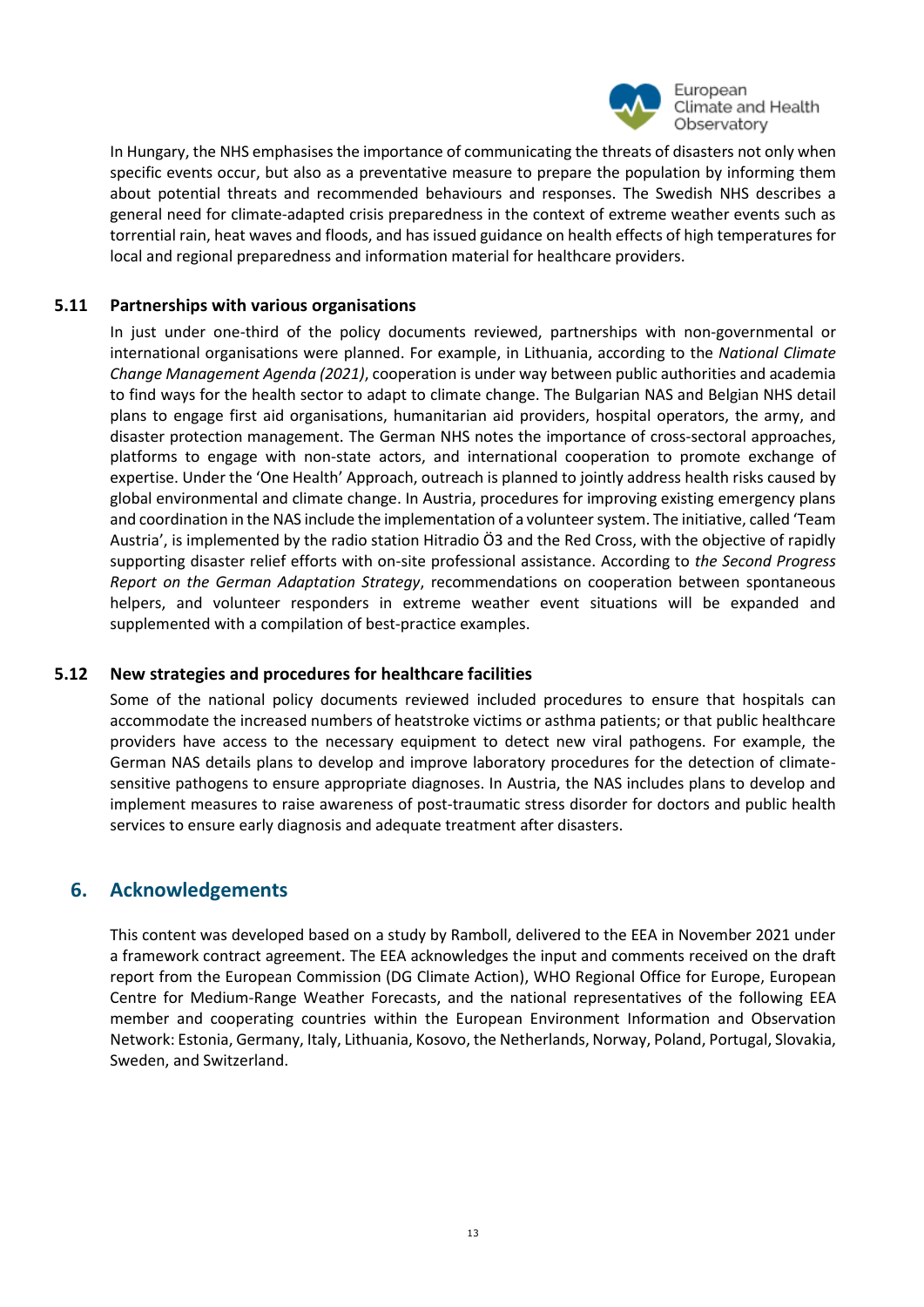

# <span id="page-13-0"></span>**7. References**

EEA (2018) [National climate change vulnerability and risk assessments in Europe, 2018,](https://www.eea.europa.eu/publications/national-climate-change-vulnerability-2018) EEA Report No 1/2018, European Environment Agency.

EEA (2020) [Urban adaptation in Europe: how cities and towns respond to climate change,](https://www.eea.europa.eu/publications/urban-adaptation-in-europe) EEA Report No 12/2020, European Environment Agency.

EuroHealthNet (2021) [EuroHealthNet Country Exchange on climate change and health,](https://eurohealthnet.eu/wp-content/uploads/publications/2022/220119_cev-report_climate-change-and-health_final.pdf) EuroHealthNet.

IANPHI (2021) [Survey Results: The Role of National Public Health Institutes in Climate Change Adaptation](https://ianphi.org/_includes/documents/sections/tools-resources/climate-change/2021-survey.pdf)  [and Mitigation,](https://ianphi.org/_includes/documents/sections/tools-resources/climate-change/2021-survey.pdf) Public Health Institutes of the World, IANPHI – International Association of National Public Health Institutes.

IPCC (2014) [Climate change 2014: impacts, adaptation and vulnerability](https://www.ipcc.ch/site/assets/uploads/2018/02/WGIIAR5-PartA_FINAL.pdf) — part A: global and sectoral [aspects.](https://www.ipcc.ch/site/assets/uploads/2018/02/WGIIAR5-PartA_FINAL.pdf) Contribution of Working Group II to the Fifth Assessment Report of the Intergovernmental Panel on Climate Change, Cambridge University Press, Cambridge, UK.

WHO (2018) [Public Health and Climate Change Adaptation Policies in the European Union:](https://www.euro.who.int/__data/assets/pdf_file/0010/386965/Pagoda-REPORT-final-published-2.pdf) Final Report, World Health Organization - Regional Office for Europe.

WHO (2021) [WHO health and climate change global survey report,](https://www.who.int/publications/i/item/9789240038509) World Health Organization.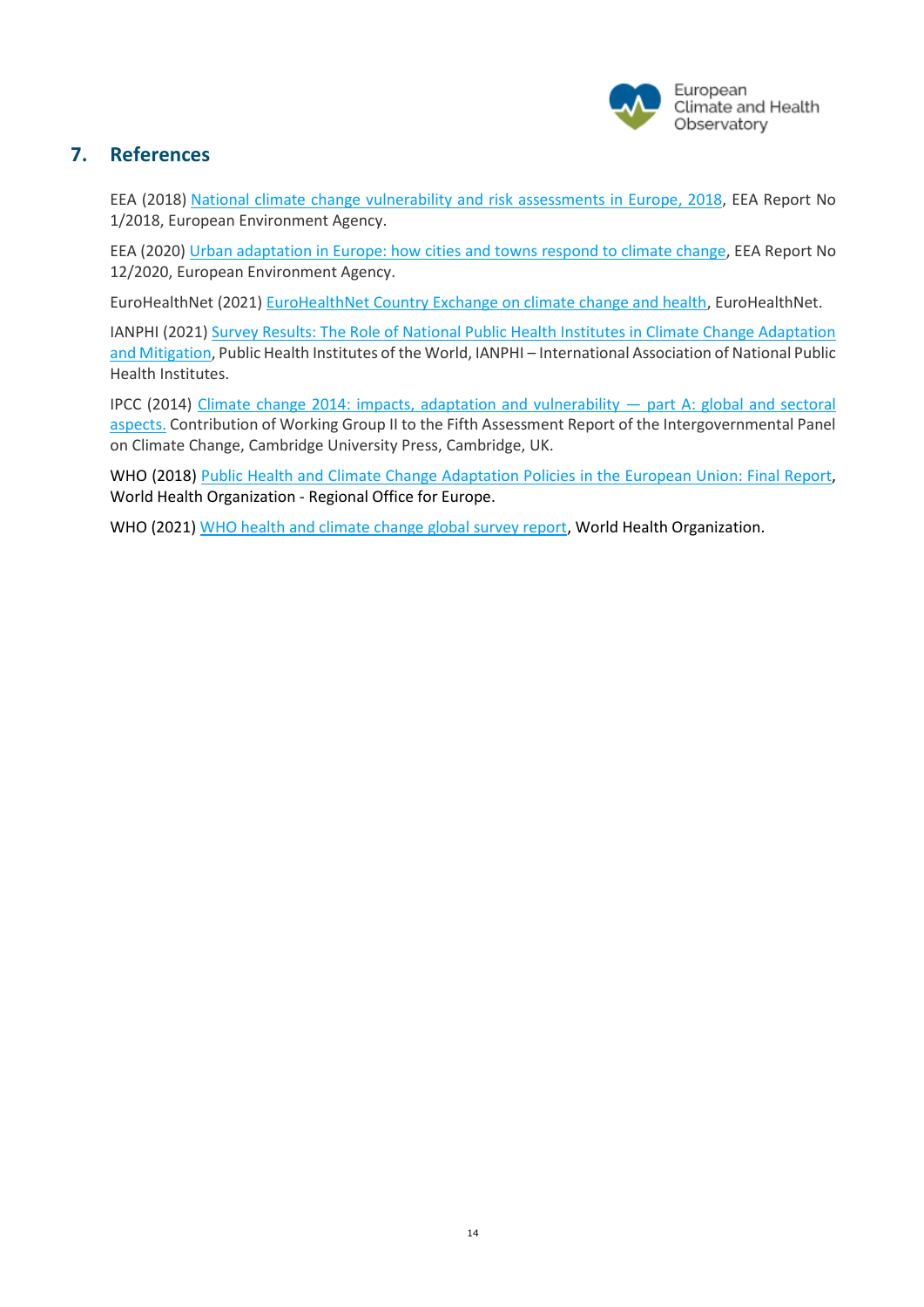

# <span id="page-14-0"></span>**Appendix 1: Definitions**

#### **Climate change impacts on health**

**Physical health impacts** include all health effects on the physical body, e.g. occurrence or worsening of respiratory and cardiovascular disease; injuries and premature deaths related to extreme weather events; changes in the prevalence and distribution of food- and water-borne illnesses and infectious diseases, etc.

**Mental health impacts** include PTSD and trauma from direct impacts of extreme weather events due to loss of habitat, property, or relations; climate change related anxiety; mood, behavioural and cognitive effects of hot or cold spells; or increased variation in weather patterns impacting the day-to-day capacity for healthy mental functioning.

**Social health impacts** are the indirect effects mediated through societal systems, such as loss of community or cultural heritage due to displacement or destruction of habitat; undernutrition and mental illness from altered agricultural production and food insecurity; stress and violent conflict caused by population displacement; economic losses due to lower workforce productivity caused by heat; widening socio-economic disparities; or damage to health care systems by extreme weather events.

#### **Types of adaptation interventions** (after IPCC, 2014a)

**Structural/Physical interventions** include "concrete", often tangible measures implementing engineered, technological, ecosystem-based solutions and services. While this category includes a wide range of options, those especially relevant for the health context are, e.g., the integration of green infrastructure to regulate air quality and cooling in cities, improved building insulation and cooling technologies, or vaccination programmes.

**Social interventions** are measures that adopt educational, informational, and behavioural approaches. Many of the adaptation measures addressing health included in this analysis fall into this category. Some examples include identification of vulnerable populations, awareness-raising and educational initiatives, and knowledge-sharing and learning platforms. While early warning systems can also be considered technological solutions, monitoring and early warning systems are here included in the social category.

**Institutional interventions** mainly alter the institutional and legal context for adaptation. They concern economic measures, laws and regulations, and government policies and programs. Sectoral adaptation plans, or disaster planning and preparedness are some examples.

#### **Climate scenarios**

The RCP scenarios are named after the 21st-century peak of radiative forcing, also called stabilisation value, expressed in watts per square meter of surface (W/m<sup>2</sup>). The RCPs include a stringent mitigation scenario (RCP 2.6), two intermediate scenarios (RCP 4.5 and RCP 6.0) and one scenario with very high GHG emissions (RCP 8.5). These scenarios used in the IPCC Fifth Assessment Report (2014) were superseded by newer SSP scenarios in the IPCC Sixth Assessment Report (2021).

**RCP 4.5 (moderate emission scenario)** is an intermediate scenario pathway with a stabilised radiative forcing at approximately 4.5 W/m<sup>2</sup> before 2100. The reduced concentrations are achieved by employment of a range of technologies and strategies for reducing GHG emissions. RCP 4.5 is more likely than not to result in a global temperature rise of between 2 and 3 °C by 2100.

**RCP 8.5 (high emission scenario**). In the RCP 8.5 pathway, GHG emissions continue to rise throughout the 21st century. The radiative forcing exceeds 8.5 W/m2 by 2100 and continues to rise thereafter (the corresponding extended concentration pathways assume constant emissions after 2100 and constant concentrations after 2250). This scenario delivers a global temperature increase of about 4.3 °C by 2100.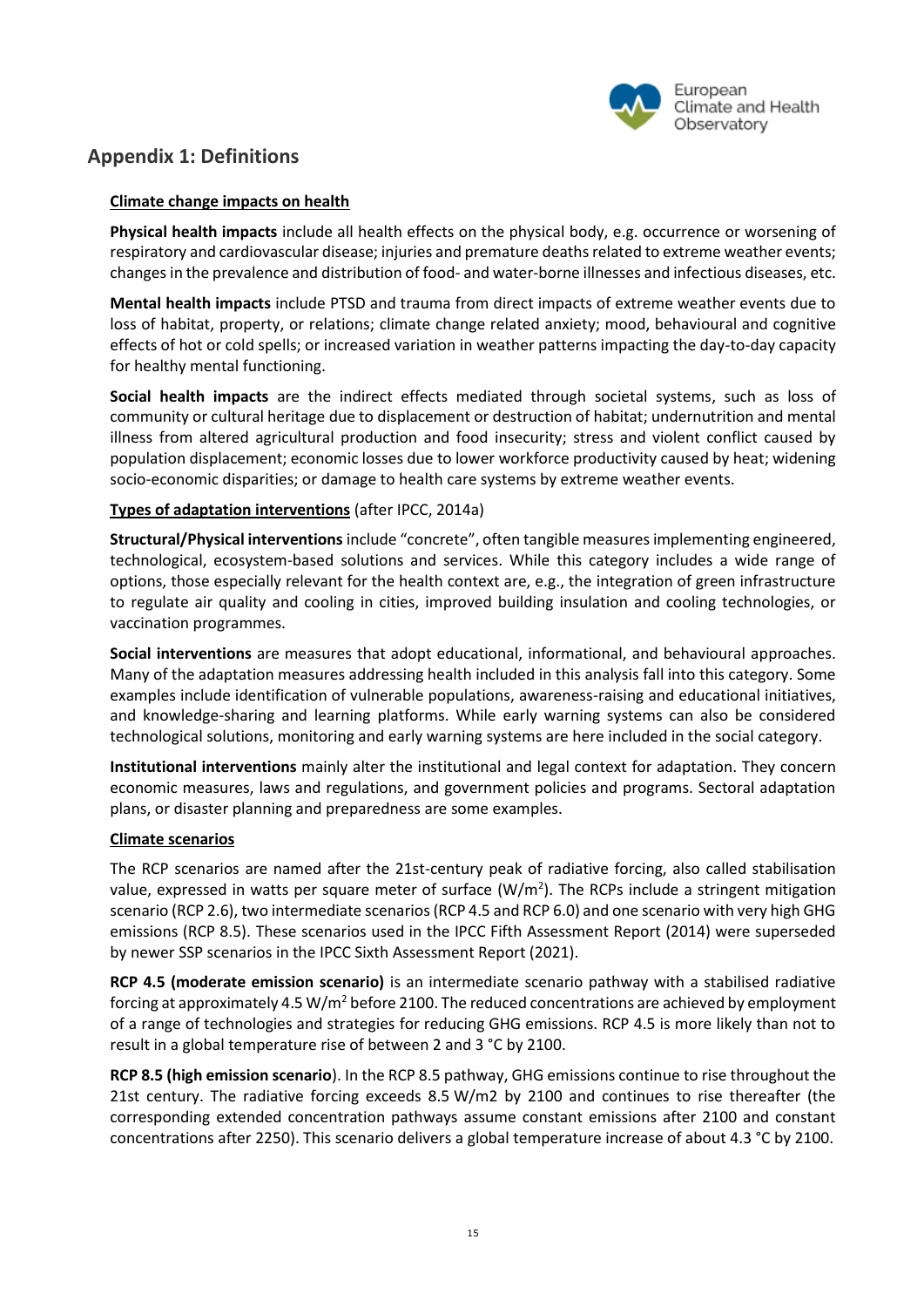

# **Appendix 2: Policy documents reviewed**

<span id="page-15-0"></span>

| <b>Country</b>            | <b>Adaptation to climate change policy</b>                                                                                                                                         | <b>Health policy</b>                                                                                                                                         |
|---------------------------|------------------------------------------------------------------------------------------------------------------------------------------------------------------------------------|--------------------------------------------------------------------------------------------------------------------------------------------------------------|
| Albania                   | $\overline{\phantom{a}}$                                                                                                                                                           | National Health Strategy (2016-2020)                                                                                                                         |
| Austria                   | The Austrian Strategy for Adaptation to Climate Change Part 1                                                                                                                      | Österreichischer Strukturplan Gesundheit 2017                                                                                                                |
| Belgium                   | Belgian national adaptation plan (2017-2020)                                                                                                                                       | Climate Change and Health - Set-up of monitoring of potential effects of<br>climate change on human health and on the health of animals in Belgium<br>(2009) |
| Bosnia and<br>Herzegovina | <b>Climate Change Adaptation and Low Emission Development</b><br>Strategy for BiH (2014)                                                                                           |                                                                                                                                                              |
| <b>Bulgaria</b>           | <b>Bulgaria National Climate Change Adaptation Strategy and Action</b><br>Plan                                                                                                     | National Health Strategy (2014-2020)                                                                                                                         |
| Croatia                   | Draft Climate Change Adaptation Strategy in the Republic of<br>Croatia for the period to 2040 with a view to 2070 (2017)                                                           | National Health Care Strategy (2012-2020)                                                                                                                    |
| Cyprus                    | National response for preparation to climate change (2017)<br>Cyprus 7 <sup>th</sup> National Communication to the United Nations<br>Framework Convention on Climate Change (2018) |                                                                                                                                                              |
| Czechia                   | Climate change adaptation strategy in the Czech Republic (2015-<br>2019)                                                                                                           | <b>Health Strategy Framework 2030</b>                                                                                                                        |
| <b>Denmark</b>            | Strategy for adaptation to climate change in Denmark (2008)                                                                                                                        | $\bar{a}$                                                                                                                                                    |
| Estonia                   | Climate Change Adaptation Development Plan until 2030                                                                                                                              | National Health Plan (2009-2020)                                                                                                                             |
| Finland                   | Finland's National Climate Change Adaptation Plan 2022 (2014)                                                                                                                      | Climate change in the social and health sector: Ministry of Social Affairs and<br>Health's climate change adaptation plan (2021-2031)                        |
| France                    | French Strategy for adaptation to climate change (2006)<br><b>First National Adaptation Plan (2018)</b><br><b>Second National Adaptation Plan (2018)</b>                           | The National Health Strategy (2018-2022);<br>4th National Health and Environment Plan                                                                        |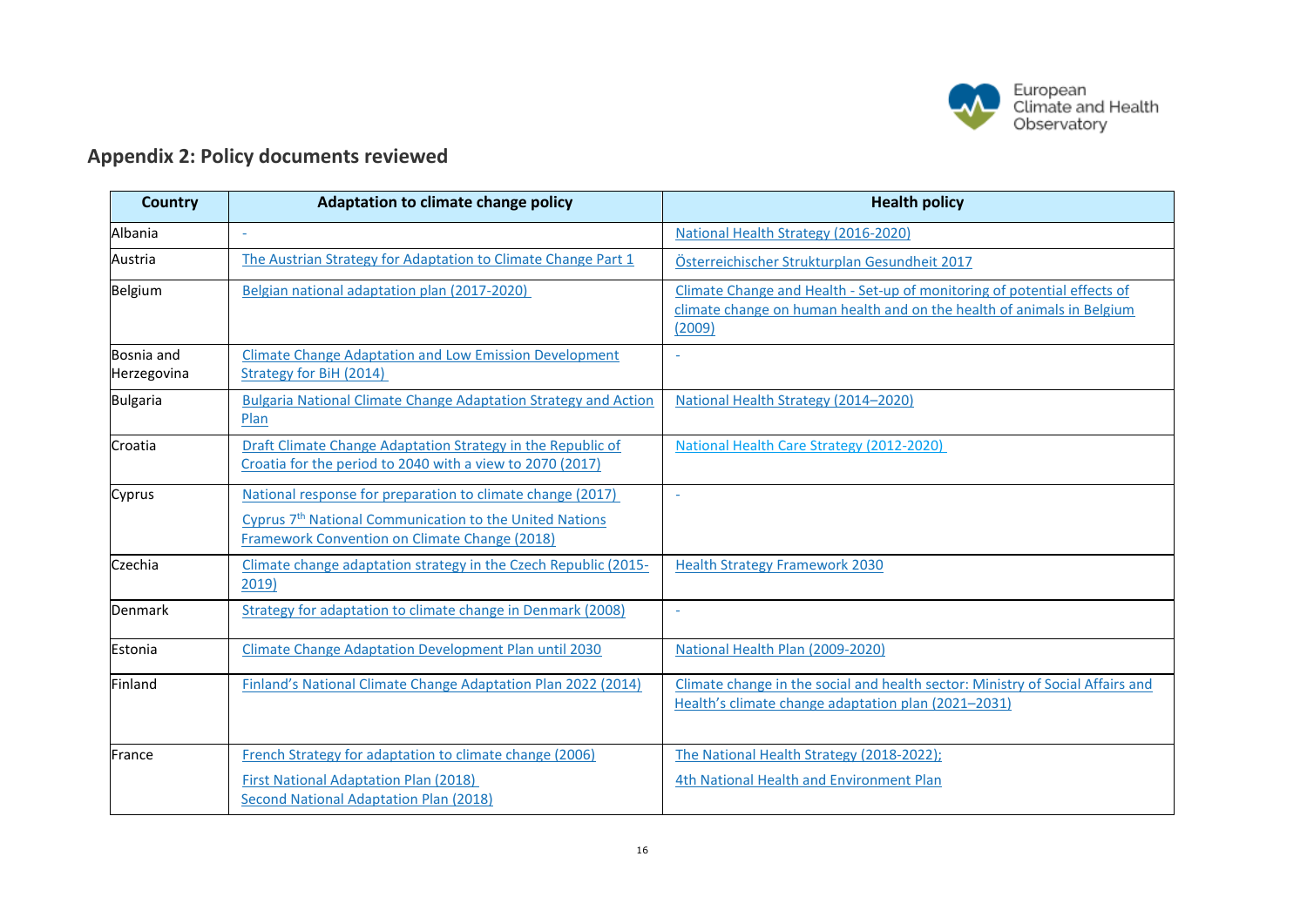

| <b>Country</b> | Adaptation to climate change policy                                                                                                                                                                                                                                                                                                                                                   | <b>Health policy</b>                                                      |
|----------------|---------------------------------------------------------------------------------------------------------------------------------------------------------------------------------------------------------------------------------------------------------------------------------------------------------------------------------------------------------------------------------------|---------------------------------------------------------------------------|
| Germany        | German Climate change adaptation strategy (2008)<br>2019 Monitoring Report on the German Strategy for Adaptation<br>to Climate Change<br>Second Progress Report on the German Strategy for Adaptation to<br>Climate Change (DAS) (2020)<br>Climate Impact and Risk Assessment 2021 for Germany. Sub-<br>report 5: Risks and adaptation in the thematic clusters Economy<br>and Health | Global Health Strategy of the German Federal Government 2020              |
| Greece         | National Strategy for Adaptation to Climate Change (2016)                                                                                                                                                                                                                                                                                                                             | National Action Plan to Address Environmental Risks to Health (2008-2012) |
| Hungary        | 2nd National Strategy on Climate Change                                                                                                                                                                                                                                                                                                                                               | Climate change and health Report - 2020                                   |
| Iceland        | Iceland's 7th national communication and 3rd biennial report on<br>climate change under the UNFCCC (2017)                                                                                                                                                                                                                                                                             | Health Policy A policy for Iceland's health services until 2030           |
| Ireland        | National adaptation framework (2018)<br>Health. Climate Change Sectoral Adaptation Plan 2019-2024.<br><b>Prepared under the National Adaptation Framework</b>                                                                                                                                                                                                                         | <b>Healthy Ireland Strategic Action Plan 2021-2025</b>                    |
| Italy          | National strategy for adaptation to climate change                                                                                                                                                                                                                                                                                                                                    | National Plan of Prevention 2020-2025                                     |
| Kosovo         | Outlook on climate change adaptation in the Western Balkan<br>Mountains (2016)<br>Climate Change Strategy 2019-2028. Action Plan on Climate<br>Change 2019-2021 (2018)                                                                                                                                                                                                                | Health Sector Strategy 2017-2020                                          |
| Latvia         | Latvia National Adaptation Plan (2019)                                                                                                                                                                                                                                                                                                                                                | Public Health Guidelines 2014-2020                                        |
| Liechtenstein  | Adaptation Strategy to Climate Change in Liechtenstein (2018)                                                                                                                                                                                                                                                                                                                         |                                                                           |
| Lithuania      | The National Strategy for Climate Change Management Policy<br>(2012)<br>National Climate Change Management Agenda (2021)                                                                                                                                                                                                                                                              | Lithuanian Health Strategy (2014-2025)                                    |
| Luxembourg     | Strategie et plan d'action pour l'adaptation au changement<br>climatique au Luxembourg (2018-2023)                                                                                                                                                                                                                                                                                    | $\blacksquare$                                                            |
| Malta          | National adaptation strategy (2012)                                                                                                                                                                                                                                                                                                                                                   | National Health Systems Strategy for Malta 2014-2020                      |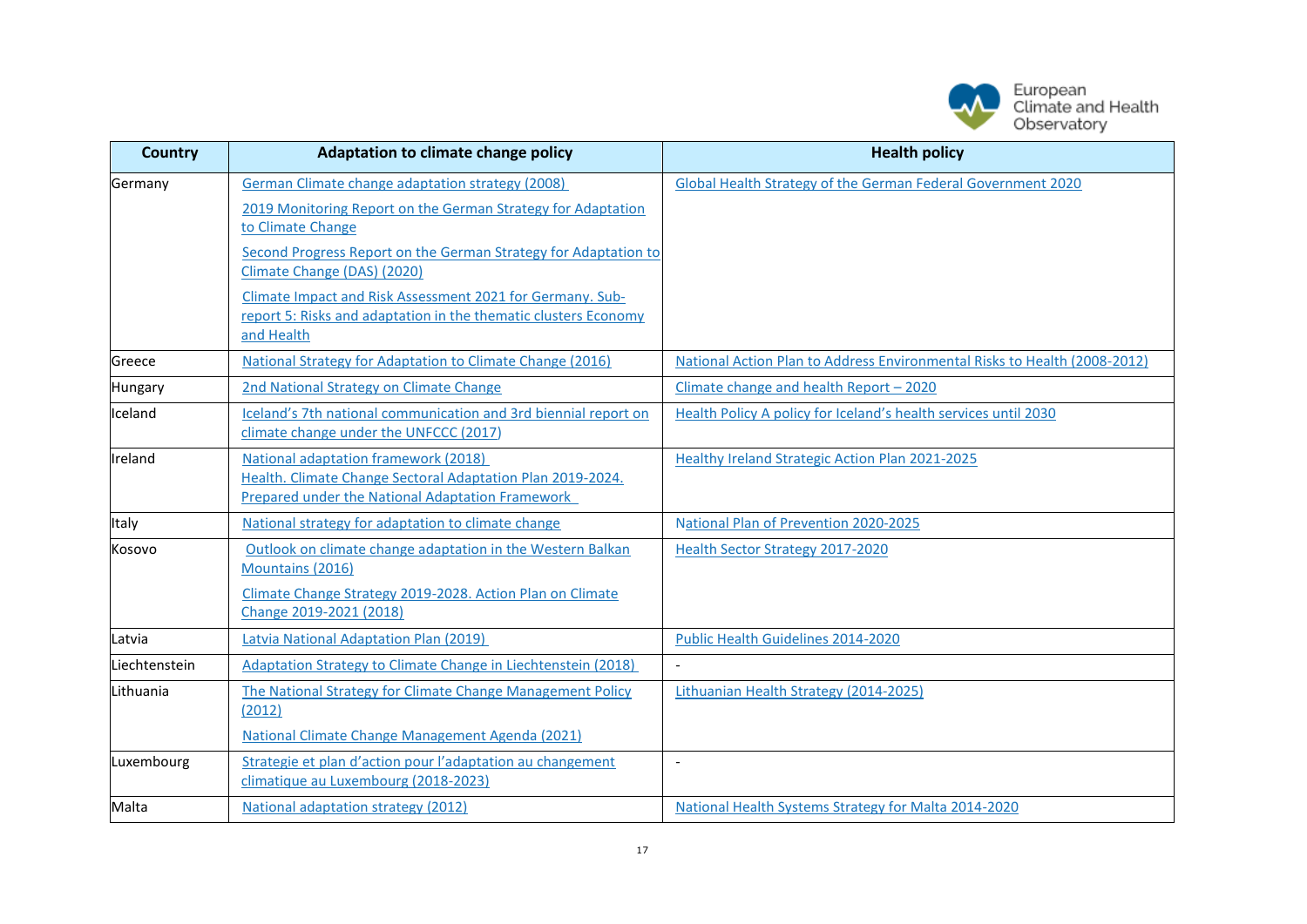

| <b>Country</b>  | Adaptation to climate change policy                                                                                                                                                                                                  | <b>Health policy</b>                                                                                |
|-----------------|--------------------------------------------------------------------------------------------------------------------------------------------------------------------------------------------------------------------------------------|-----------------------------------------------------------------------------------------------------|
| Montenegro      | The second communication on Climate Change of Montenegro to<br><b>UNFCCC (2015)</b>                                                                                                                                                  | Program for Climate Change Adaptation of the Healthcare System 2020-2022                            |
| Netherlands     | <b>National Climate Adaptation Strategy (2016)</b><br>Implementation programme 2018-2019<br><b>National Delta Programme 2022</b>                                                                                                     | National health policy memorandum/Landelijke nota gezondheidsbeleid 2020-<br>2024                   |
| North Macedonia | Climate Change Health Adaptation Strategy and Action Plan of<br>Macedonia (2011)                                                                                                                                                     | Strategy for Health sector adaptation to climate change (2011-2015)                                 |
| Norway          | Climate change adaptation in Norway (2012-2013)                                                                                                                                                                                      | National health preparedness plan 2014<br>Nasjonal Helseberedskapsplan (2018)                       |
| Poland          | Polish National Strategy for Adaptation to Climate Change by<br>2020 with the perspective by 2030                                                                                                                                    | National Health Program (2016-2020)                                                                 |
| Portugal        | <b>National Adaptation to Climate Change Strategy (ENAAC 2020)</b><br>and the respective extension until 2025<br><b>Action Plan for Adaptation to Climate Change (P-3AC)</b>                                                         | <b>National Health Plan 2020</b>                                                                    |
| Romania         | National Action Plan for the implementation of the National<br>Strategy on Climate Change and Low Carbon Growth 2016-2020<br>Romania 7th national communication and 3rd biennial report on<br>climate change under the UNFCCC (2017) | National Health Strategy 2014-2020                                                                  |
| Serbia          | Draft of Adaptation Plan (2015)                                                                                                                                                                                                      | National health strategy (2016-2025)                                                                |
| Slovakia        | Adaptation strategy to climate change of the Slovak republic<br>(2018)<br>Adaptation plan for implementation of the Adaptation strategy to<br>climate change of the Slovak republic (2021)                                           | Strategic framework for health for 2014 - 2030                                                      |
| Slovenia        | Strategic framework for climate change (2016)<br>Slovenia 7th national communication and 3rd biennial report<br>under the UNFCCC (2018)                                                                                              | National Health Plan 2016-2025                                                                      |
| Spain           | National Plan for the adaptation to climate change 2021-2030                                                                                                                                                                         | Strategic Plan for health and environment/ Plan Estratégico de Salud y<br>Medioambiente 2022 - 2026 |